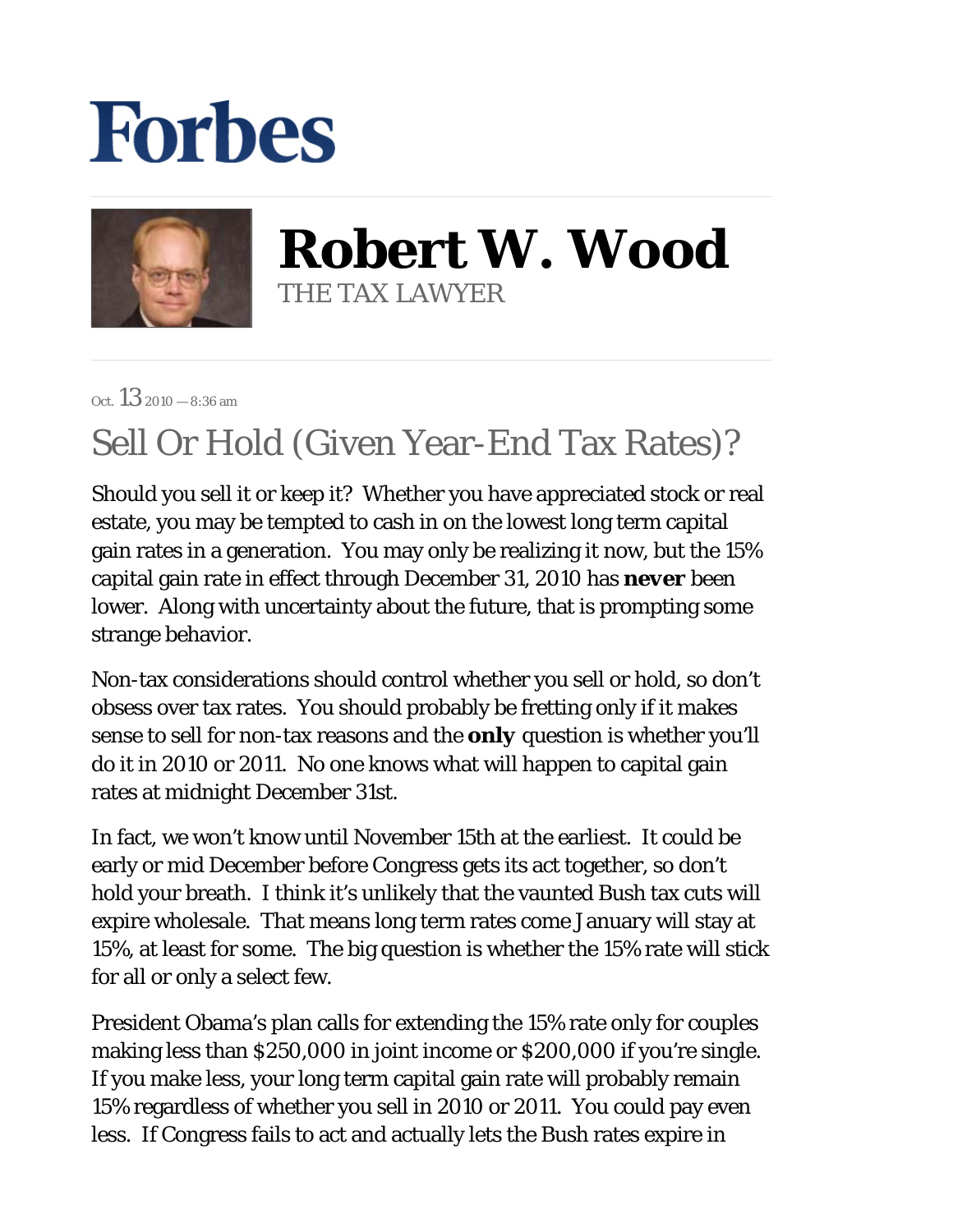December, the long term capital gain rate would be only 10% for joint filers with gross income below \$58,200.

For everyone else the rate would be 20%. Surprisingly, though, if you are selling an asset you've held for more than five years—call it super longterm—your rate would only be 18%. Again, this is the result if the Bush tax cuts are allowed to expire, which seems unlikely.

For higher income taxpayers, the possibilities are more complex and the choices tougher:

- If the Bush tax cuts are extended for everyone, you'll pay 15%.
- If the Bush rates simply expire, your rate will be 20%, but you would pay only 18% if you hold the assets for more than five years. •
- If President Obama's plan passes, joint filers with taxable incomes above \$250,000 will pay a 20% long term capital gain rate. •

**Consider losses too***.* One place where tax considerations may propel you to sell something is to soak up losses. Long term capital gains and losses offset each another. You may have losses this year and large accumulated losses carried over from prior years. If you run out of long term capital gains to offset long term capital losses you can only offset \$3,000 of ordinary income each year. That means it would take 100 years to soak up \$300,000 of accumulated losses!

**Collectibles?** Incidentally, if you think selling your coin collection this year will be taxed at only 15%, think again. Collectibles such as coins and art are taxed at a maximum rate of 28%, so there's no rush to sell those by year end.

**Waiting for Godot.** If you're trying to optimize returns and minimize taxes, you may have a nerve-wracking wait. If it is mid-December when Congress finally acts—or makes it clear it *won't* act—you won't have much time left. That may argue for acting in advance of the year-end scramble. You may want to calculate your gain, loss and tax figures